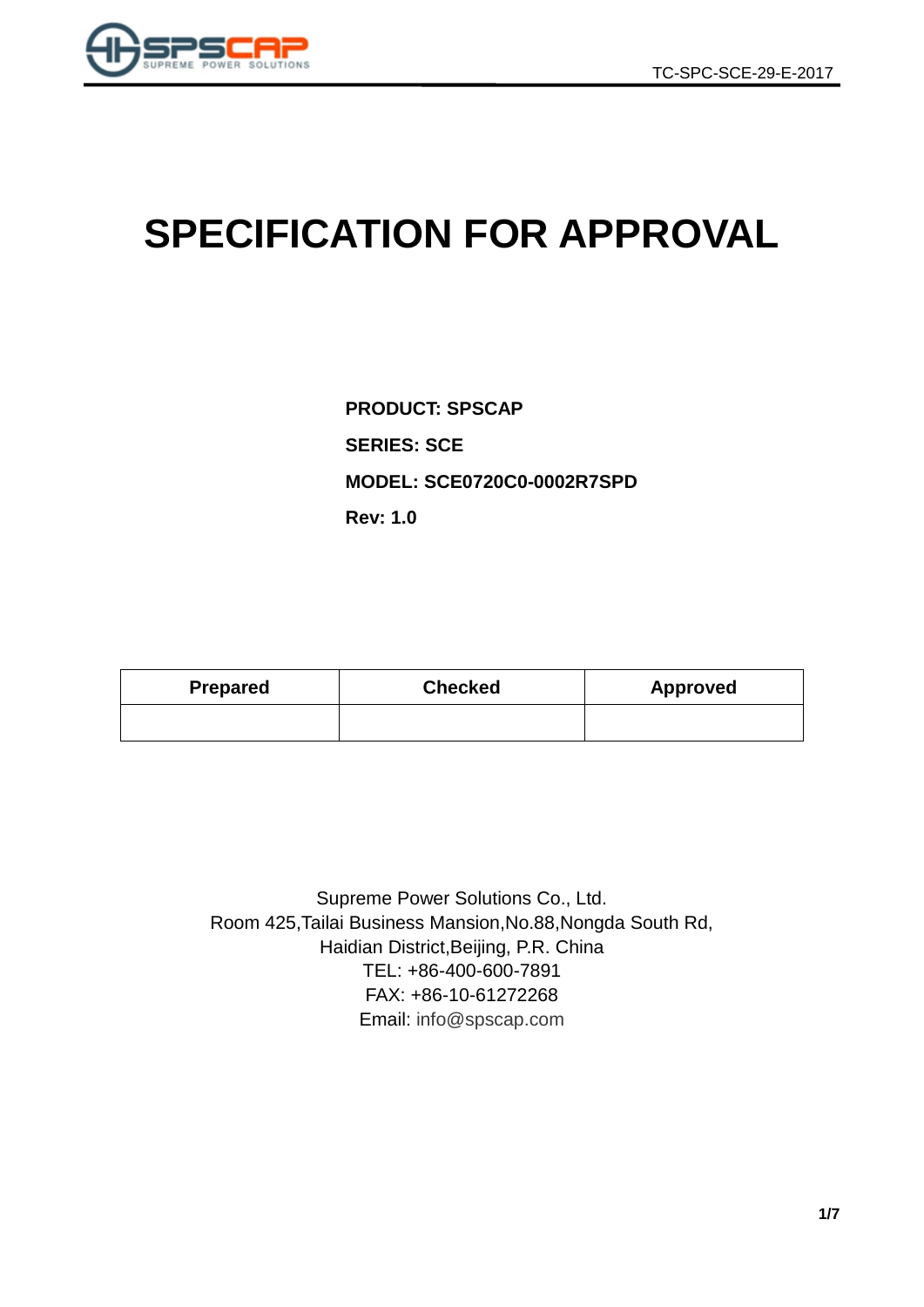

# **Contents**

| 1. |    |  |
|----|----|--|
| 2. |    |  |
|    | 1) |  |
|    | 2) |  |
| 3. |    |  |
| 4. |    |  |
| 5. |    |  |
| 6. |    |  |
|    | 1) |  |
|    | 2) |  |
|    | 3) |  |
|    | 4) |  |
| 7. |    |  |
| 8. |    |  |
| 9. |    |  |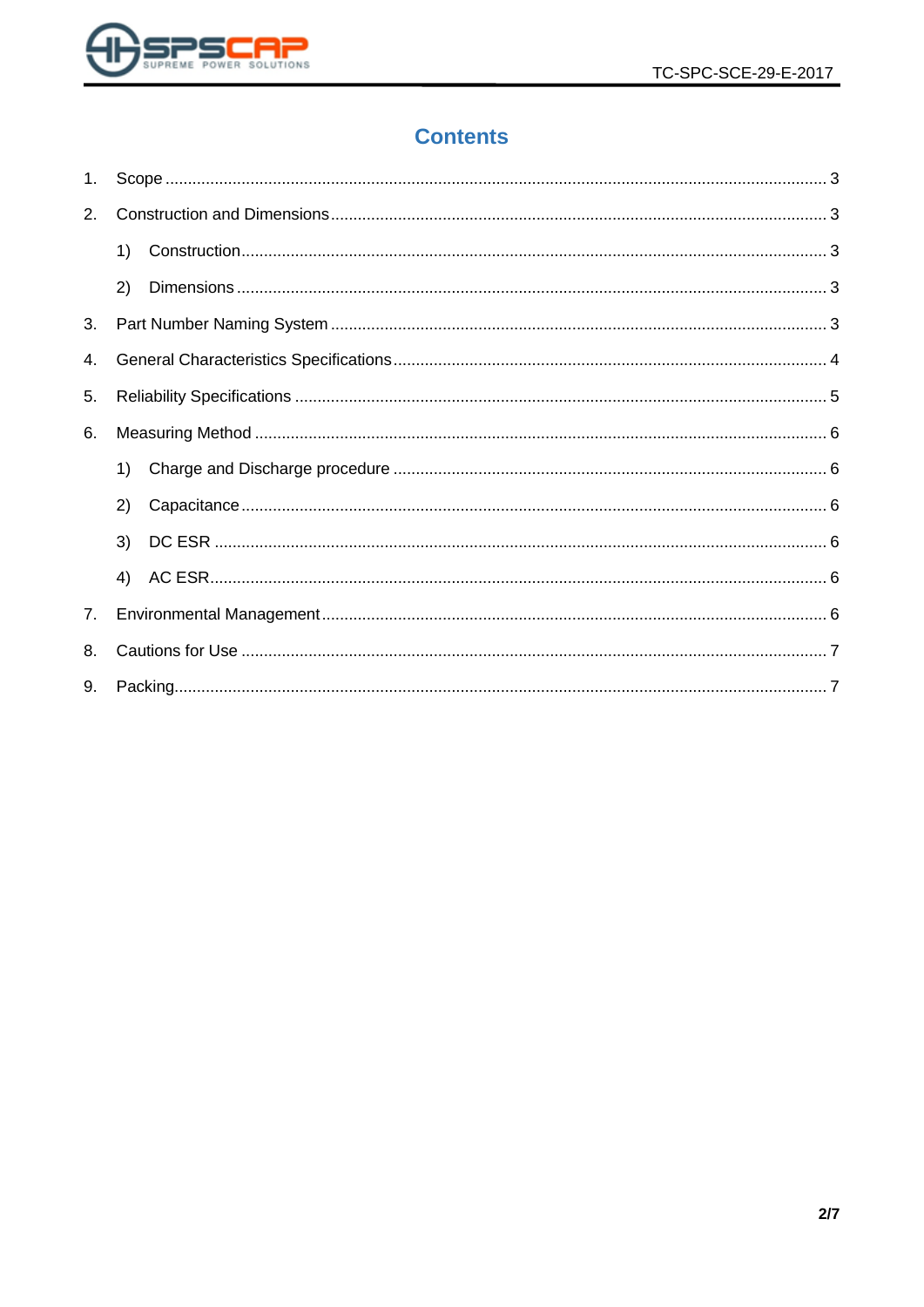

#### <span id="page-2-0"></span>**1. Scope**

These are the specifications of SPSCAP (Electric Double Layer Capacitor) which you are using, please review this document and approve it.

#### <span id="page-2-1"></span>**2. Construction and Dimensions**

#### <span id="page-2-2"></span>1) Construction

Inside structure: wound anode and cathode electrode with separator Outer structure: aluminum case, insulating sleeve

#### <span id="page-2-3"></span>2) Dimensions



| Part Number         | Dimension(mm) |       |       |  |
|---------------------|---------------|-------|-------|--|
|                     | D(Max)        |       |       |  |
| SCE0720C0-0002R7SPD | 33.3          | 112.8 | 118.7 |  |

#### <span id="page-2-4"></span>**3. Part Number Naming System**

|   | <b>SCE</b>            | 0720 | C |                         | $\blacksquare$ | 0002              | R         |                         | <b>SPD</b>             |                      |
|---|-----------------------|------|---|-------------------------|----------------|-------------------|-----------|-------------------------|------------------------|----------------------|
|   | <b>Product Series</b> |      |   | Nominal Capacitance (F) |                | Rated Voltage (V) |           |                         | <b>Terminal Design</b> |                      |
| S | Single                | 0720 |   | 750<br>0002<br>Dash     |                |                   | <b>SP</b> | <b>Soldering Pillar</b> |                        |                      |
| С | Cylindrical           |      |   | Decimal                 |                | R                 |           | Decimal                 |                        |                      |
| Е | Energy                |      |   | 0.0                     |                |                   |           | 0.7                     |                        | <b>Improved Part</b> |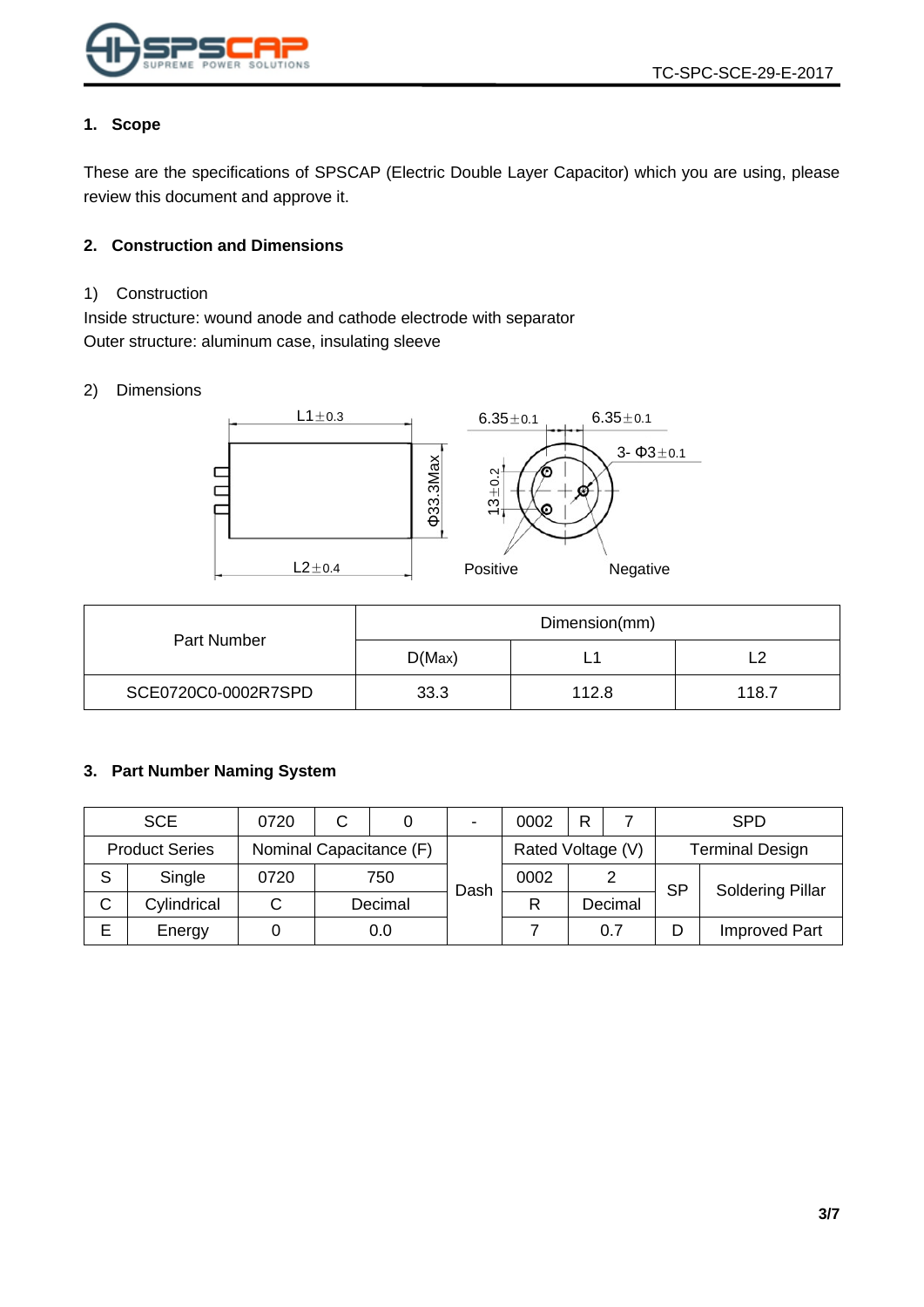

## <span id="page-3-0"></span>**4. General Characteristics Specifications**

| <b>Items</b>                                               | <b>Specification</b> |  |  |
|------------------------------------------------------------|----------------------|--|--|
| Rated Voltage (V DC)                                       | 2.7                  |  |  |
| Surge Voltage (V DC)                                       | 2.85                 |  |  |
| Operating Temp. (°C)                                       | $-40 \sim +65$       |  |  |
| Rated Capacitance (F)                                      | 720                  |  |  |
| Capacitance Tolerance                                      | $-10\% \sim +20\%$   |  |  |
| ESR Max. (AC@1KHz,m $\Omega$ )                             | 1.3                  |  |  |
| ESR Max.(DC, $m\Omega$ )                                   | 1.8                  |  |  |
| Maximum Continuous Current (ΔT=15°C, A)                    | 36                   |  |  |
| Maximum Continuous Current (∆T=40°C, A)                    | 59                   |  |  |
| Maximum Peak Current (A) (1s)                              | 423                  |  |  |
| Max.LC (Room Temp. after 72hrs, mA)                        | 1.4                  |  |  |
| Typical Thermal Resistance (R <sub>th</sub> Housing, °C/W) | 6.3                  |  |  |
| Typical Thermal Capacitance (Cth, J/°C)                    | 140                  |  |  |
| Weight (g)                                                 | 125                  |  |  |
| Energy Stored (WH)                                         | 0.73                 |  |  |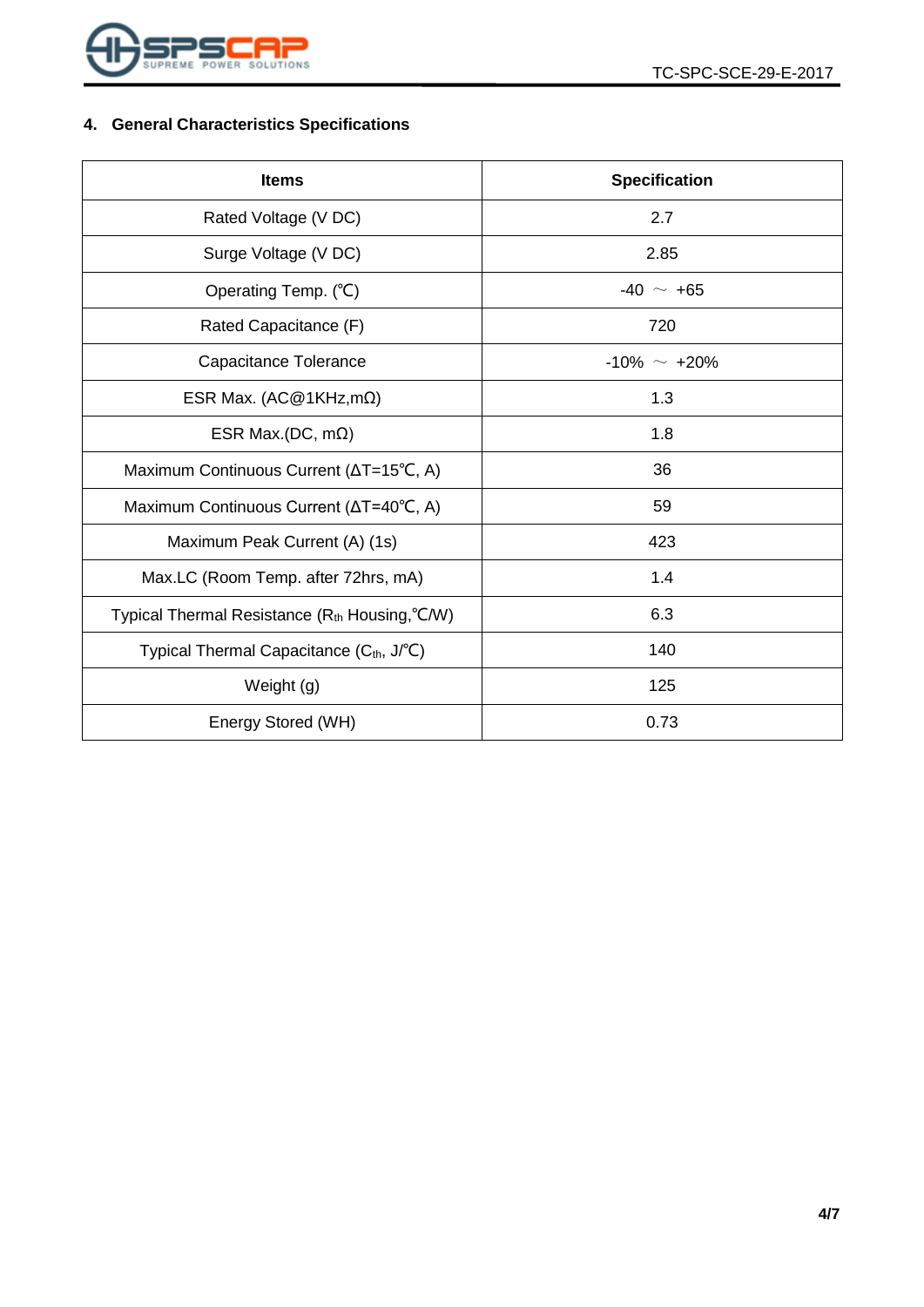

## <span id="page-4-0"></span>**5. Reliability Specifications**

| <b>Item</b>           |             | <b>Specification</b>               |                                             | <b>Condition</b>                                                 |  |
|-----------------------|-------------|------------------------------------|---------------------------------------------|------------------------------------------------------------------|--|
|                       | Capacitance |                                    | Change within 5% of<br><b>Initial Value</b> |                                                                  |  |
| Temp.                 | <b>ESR</b>  | Step. 2                            | Less than 150% of spec<br>Value             | Step 1: +25±2°C,1h                                               |  |
|                       | Capacitance | Step. 3                            | Change within 5% of<br><b>Initial Value</b> | Step 2: $+65\pm2\degree$ C, 1h                                   |  |
| Characteristics       | <b>ESR</b>  |                                    | Less than 150% of spec<br>Value             | Step $3: -25 \pm 2^{\circ}C, 1h$                                 |  |
|                       | Capacitance | Step. 4                            | Change within 5% of<br><b>Initial Value</b> | Step 4: $-40\pm2^{\circ}C$ , 1h                                  |  |
|                       | <b>ESR</b>  |                                    | Less than 150% of spec<br>Value             |                                                                  |  |
|                       | Capacitance |                                    | <b>Initial Value</b>                        | Amplitude: 1.5mm                                                 |  |
| <b>Vibration Test</b> | <b>ESR</b>  |                                    | <b>Initial Value</b>                        | Frequency: 10-55Hz<br>Direction: X, Y, Z                         |  |
|                       | Appearance  | <b>Not Marked Defect</b>           |                                             | Time: each direction<br>2hrs, total 6hrs                         |  |
| <b>Thermal Cycle</b>  | Capacitance | <b>Initial Value</b>               |                                             | Temp.: -40°C ~ +65°C<br>Cycle times: 6<br>Test Time (One Cycle): |  |
|                       | <b>ESR</b>  | <b>Initial Value</b>               |                                             |                                                                  |  |
|                       | Appearance  |                                    | Not Marked Defect                           | $-40^{\circ}$ C 2hrs, +65 $^{\circ}$ C<br>2hrs, Temp change 2hrs |  |
|                       | Capacitance |                                    | Change within 20% of Initial Value          | Temp.: $+40\pm2^{\circ}C$                                        |  |
| <b>Humidity Test</b>  | <b>ESR</b>  | Less than 200% of spec Value       |                                             | Humidity: 90-95%RH                                               |  |
|                       | Appearance  | Not Marked Defect                  |                                             | Test Time: 240±8hrs                                              |  |
|                       | Capacitance |                                    | Change within 20% of Initial Value          | Temp.: +65±2°C                                                   |  |
| DC Life               | <b>ESR</b>  | Less than 200% of spec Value       |                                             | Voltage: 2.7V                                                    |  |
|                       | Appearance  | <b>Not Marked Defect</b>           |                                             | Time: 1,500hrs                                                   |  |
| <b>Shelf Life</b>     | Capacitance | Change within 20% of Initial Value |                                             |                                                                  |  |
|                       | <b>ESR</b>  |                                    | Less than 200% of spec Value                | Temp.: +70±2°C<br>Time: 1,000hrs                                 |  |
|                       | Appearance  | <b>Not Marked Defect</b>           |                                             |                                                                  |  |
|                       | Capacitance |                                    | Change within 20% of Initial Value          |                                                                  |  |
| Cycle Life            | <b>ESR</b>  |                                    | Less than 200% of spec Value                | Temp.: $+25\pm2$ °C                                              |  |
|                       | Appearance  | <b>Not Marked Defect</b>           |                                             | Cycles times: 1,000,000                                          |  |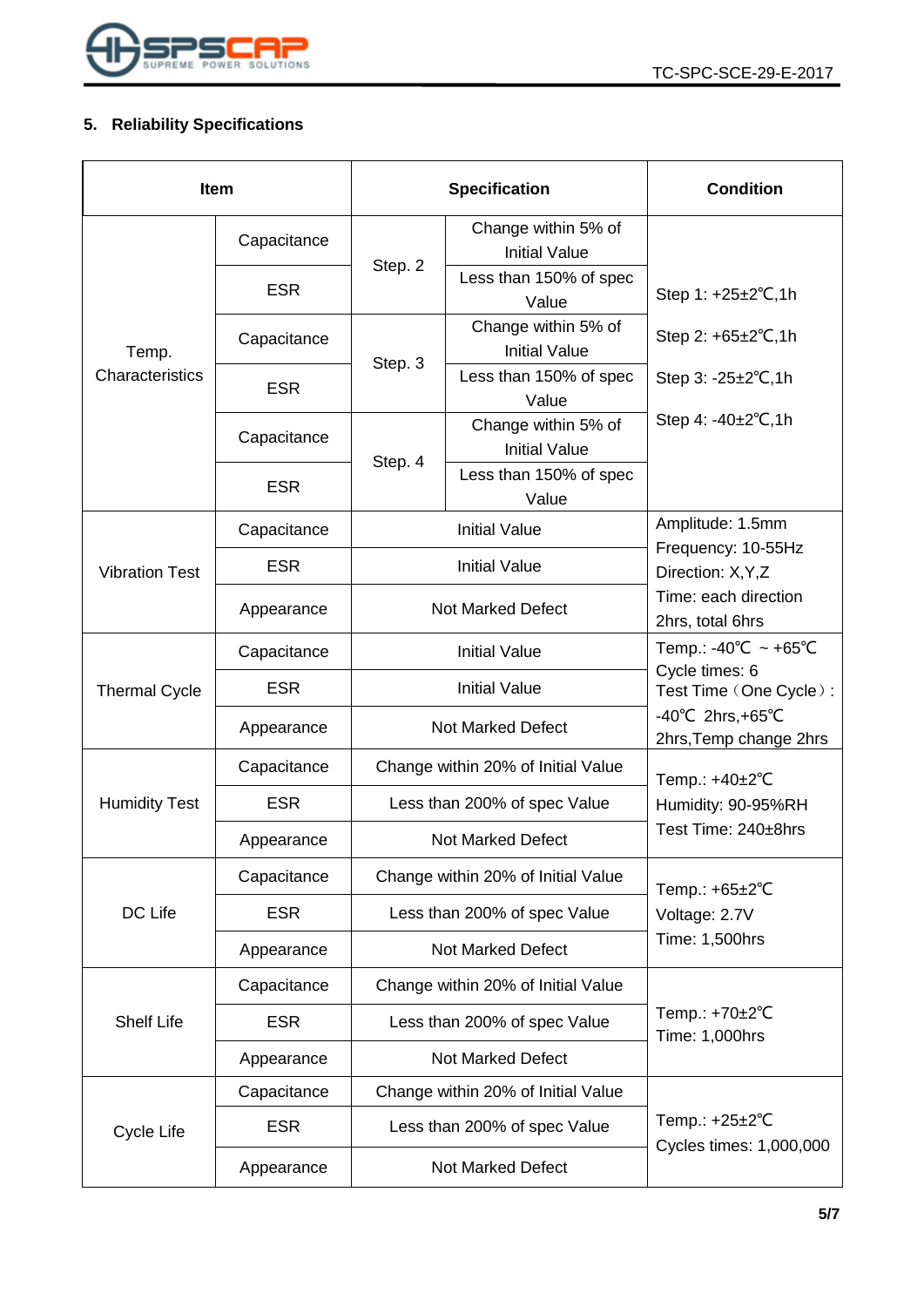

#### <span id="page-5-0"></span>**6. Measuring Method**

<span id="page-5-1"></span>1) Charge and Discharge procedure

(figure 6-1)

- A) Charge the capacitor using constant current I to rated voltage  $V_0$
- B) Keep rated voltage 5 min
- C) Discharge the capacitor using constant current I to half rated voltage, record discharge time  $T_1$ during voltage change from  $V_1$  to  $V_2$

 $\overline{V}$ 

- D) Rest 2-5s, record voltage change ΔV
- E) Discharge it to a very low voltage around 0.01V
- F)  $V_1=85\% V_0 V_2=50\% V_0$
- <span id="page-5-2"></span>2) Capacitance

C=
$$
l^*T_1/(V_1-V_2)
$$
  
\nC: Capacitance (F)  
\nI: Constant Discharge Current (A)  
\nT<sub>1</sub>: Discharge Time (S)  
\nV<sub>1</sub>-V<sub>2</sub>: Voltage Change (V)  
\nDC ESR  
\n
$$
V_2
$$

6-1

DC ESR=ΔV/I

<span id="page-5-3"></span> $3)$ 

DC ESR: DC Equivalent Series Resistance (Ω) ΔV: Voltage Change (V) I: Constant Discharge Current (A)

<span id="page-5-4"></span>4) AC ESR

Measure AC ESR using LCR meter Frequency: 1KHz Voltage: fully discharge

**REMARK: SPSCAP CAPACITORS SHOULD BE DISCHARGED WITH RESISTOR FOR 12 HOURS OR MORE BEFORE EACH TIME MEASUREMENT OF CAPACITANCE OR ESR.**

#### <span id="page-5-5"></span>**7. Environmental Management**

All SPSCAP products are RoHS compliant product.